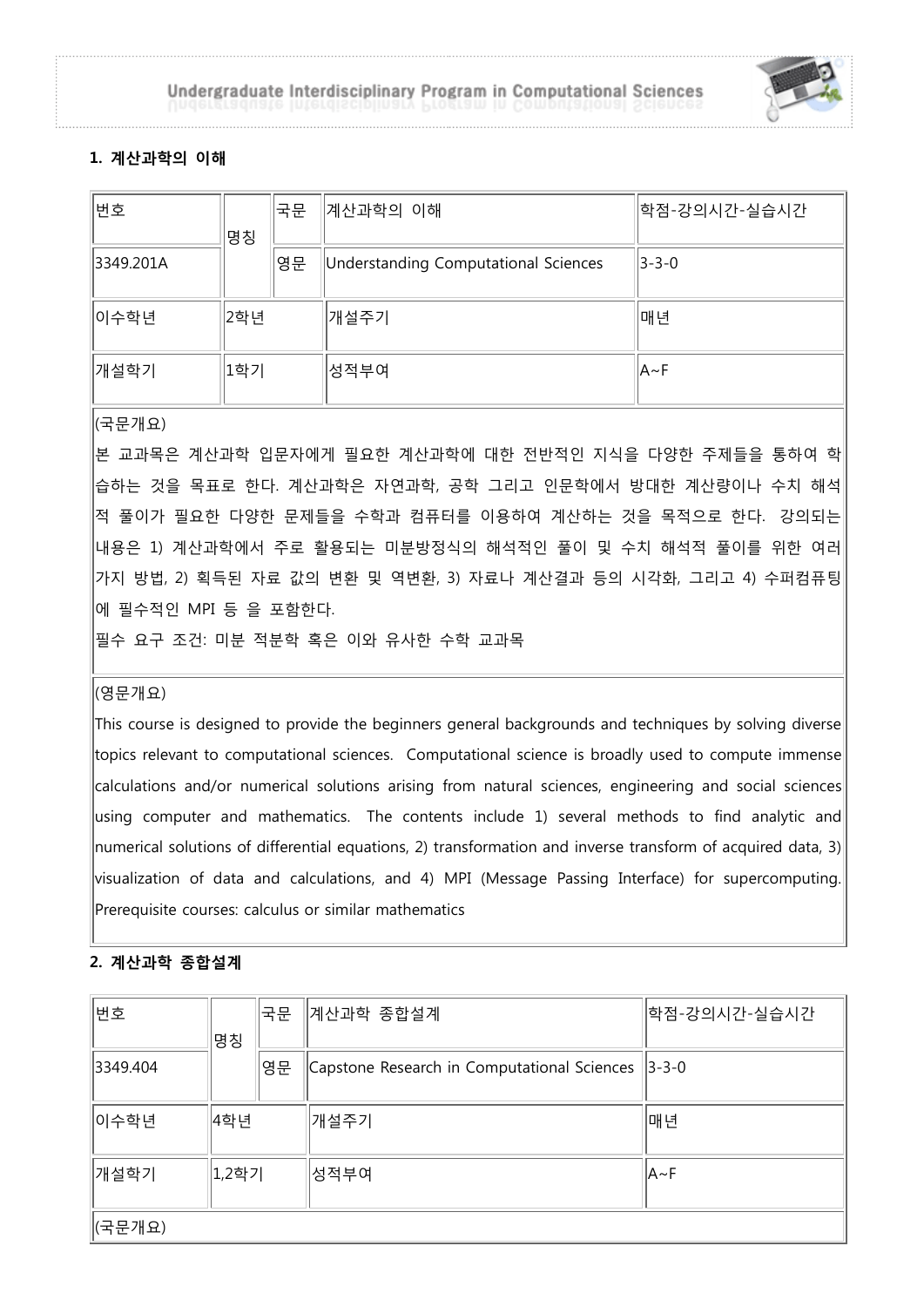계산과학 종합설계에서는 최신 계산과학 이론 및 응용에 관하여 최신 산업계나 연구소등에서 쟁점이 되 는 연구주제, 혹은 고급계산과학 이론과 실제적인 응용사례를 선택하여 학생과 교수가 일대일로 연구하 도록 지도한다.

### (영문개요)

Each student selects a contemporary topic in computational sciences and technology, which arises in real phenomena such as industries and laboratories; designs a method of computational solutions; proceeds to attain it's solutions. Finally, student should complete and present his/her report and/or paper.

## **3. 계산과학 이론 및 실습 1**

| 변호       |     | 국문 | ∥계산과학 이론 및 실습 1                               | 학점-강의시간-실습시간  |
|----------|-----|----|-----------------------------------------------|---------------|
| 3349.203 | 명칭  | 영문 | Theory and Practice in Computational Sciences | $ 3 - 3 - 0 $ |
| ∥이수학년    | 3학년 |    | 개설주기                                          | 매년            |
| │개설학기    | 1학기 |    | 성적부여                                          | $ A \sim F$   |

## (국문개요)

본 과목에서는 계산과학을 위한 기본적인 프로그래밍 기법과 기초적인 수치연산 방법론에 대해 강의한 다. 프로그래밍 및 전산학적인 기초를 배우기 위하여 Python언어를 사용하며, 기본적인 문법과 더불어 수치 연산에 필요한 list, tuple, dictionary와 같은 자료구조 및 예외처리, 수치 데이터의 입출력에 대해 강의한다. 또한 보다 효과적인 수치알고리듬 구현을 위한 객체지향적 프로그래밍의 기초와 모듈 구현에 대해 배우게 된다. 학생들은 간단한 형태의 뉴턴법, 유한차분법과 같은 수치해석기법들을 Python 프로그 래밍을 이용하여 구현해봄으로써 실습을 수행하게 된다.

## (영문개요)

This course introduces basic skills for numerical analysis with Python programming language. In order to learn the fundamentals of programming and computer sciences, this lecture provides basic usage of Python, data-structures (such as list, tuple, and dictionary), exception handling, and file I/O for numerical data. Also, in order to implement numerical algorithms more effectively, students will learn about objectoriented programming and module-based development. By implementing simple form of numerical methods, such as Newton iteration and finite difference method, students will practice how to solve computational problems using computer programming.

## **계산과학 이론 및 실습 2**

| 번호 |  | ∥명칭 ∥국문 ∥계산과학 이론 및 실습 2 | ∥학점-강의시간-실습시간 |
|----|--|-------------------------|---------------|
|    |  |                         |               |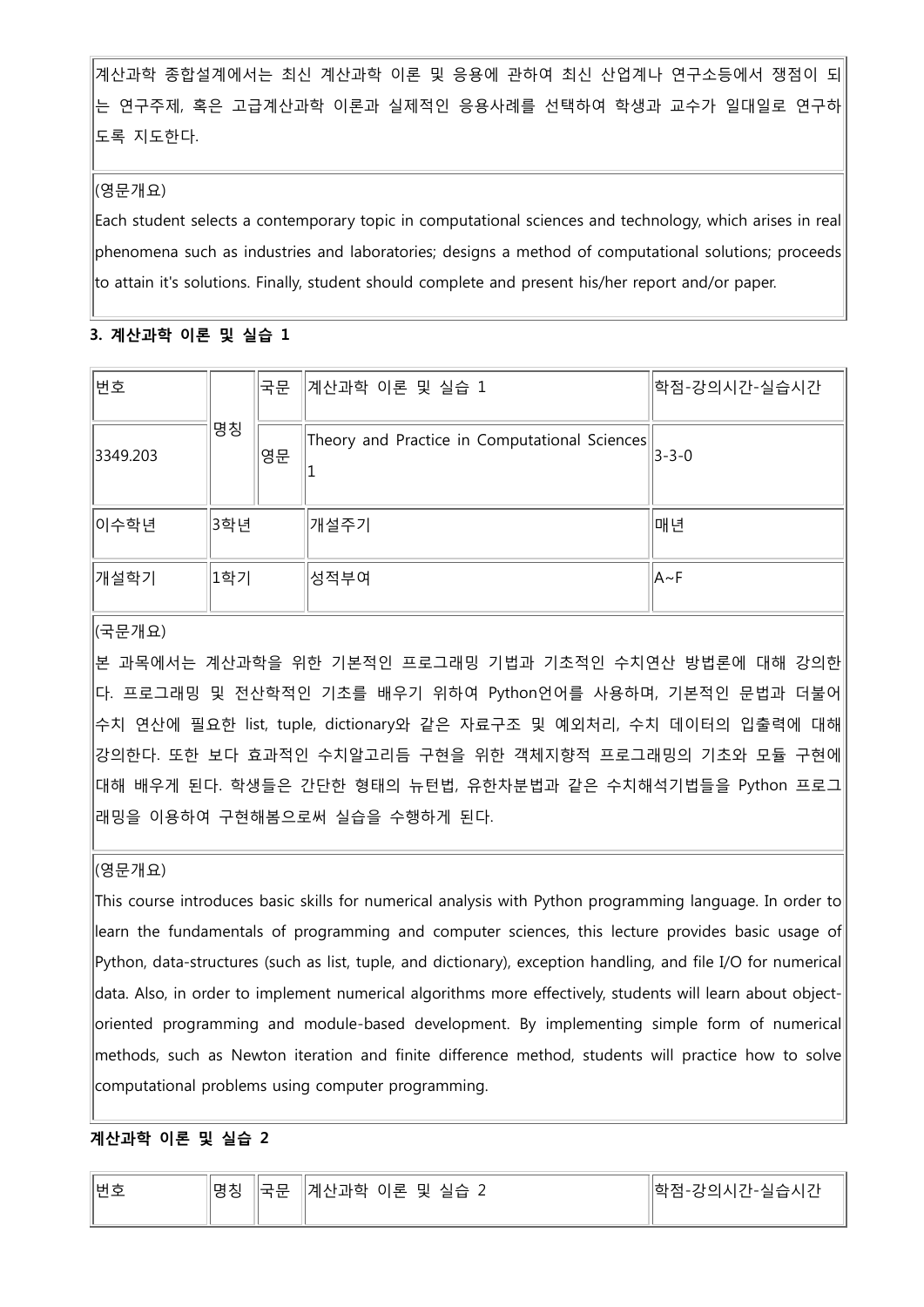| 3349.204 |     | 영문 | Theory and Practice in Computational Sciences | $\ 3 - 3 - 0\ $ |
|----------|-----|----|-----------------------------------------------|-----------------|
| ∥이수학년    | 3학년 |    | 개설주기                                          | 매년              |
| │개설학기    | 2학기 |    | 성적부여                                          | ∣lA∼F           |

본 강좌에서는 계산과학을 위한 수치연산 프로그래밍의 고급 방법론에 대해 강의하며, 이를 실습하기 위한 Python 심화 프로그래밍을 학습한다. 중대형 규모의 프로그램 작성을 위한 프로그램 설계의 이론 을 학습하게 되며, 이는 성능 분석, 최적화, 디자인 패턴등을 포함한다. 이를 위해 Python과 C를 이용한 모듈 작성 및 임포트를 실습을 통해 배운다. 나아가, 학습한 알고리듬을 구현하고 결과를 간단하게 가시 화 해볼 수 있는 Python 확장 모듈들의 사용법에 대해 강의한다.

### (영문개요)

This course aims to understand in-depth theory on numerical programming for computational science, and high-level programming skill using Python will be introduced. Students will learn program design principles, such as analysis, optimization, and design patterns. In order to achieve it, integration technique for Python and C will be introduced by practice. Also, extension modules of Python will be introduced to implement and visualize what students have learned.

### **4. 계산과학의 역사**

| 번호       | 명칭  | 국문 | 계산과학의 역사                          | <sup>]</sup> 학점-강의시간-실습시간 |
|----------|-----|----|-----------------------------------|---------------------------|
| 3349.205 |     | 영문 | History of Computational Sciences | $  3 - 3 - 0  $           |
| ∥이수학년    | 2학년 |    | │개설주기                             | <b>매년</b>                 |
| 개설학기     | 1학기 |    | 성적부여                              | $AA \sim F$               |
|          |     |    |                                   |                           |

### (국문개요)

본 교과목에서는 계산과학에 처음 입문하는 학생들을 위한 계산과학을 위해 필요한 미분적분학, 역사 및 유래를 가르친다. 보간법의 발달, 미분 및 적분 계산법의 발달, 방정식 계산법의 발달, 행렬 계산법의 발달, 상미분방정식의 계산법의 발달, 편미분방정식의 계산법의 발달, 최적화의 계산법의 발달을 가르친 다.

### (영문개요)

This course offers the calculus which is necessary to study the computational sciences as well as the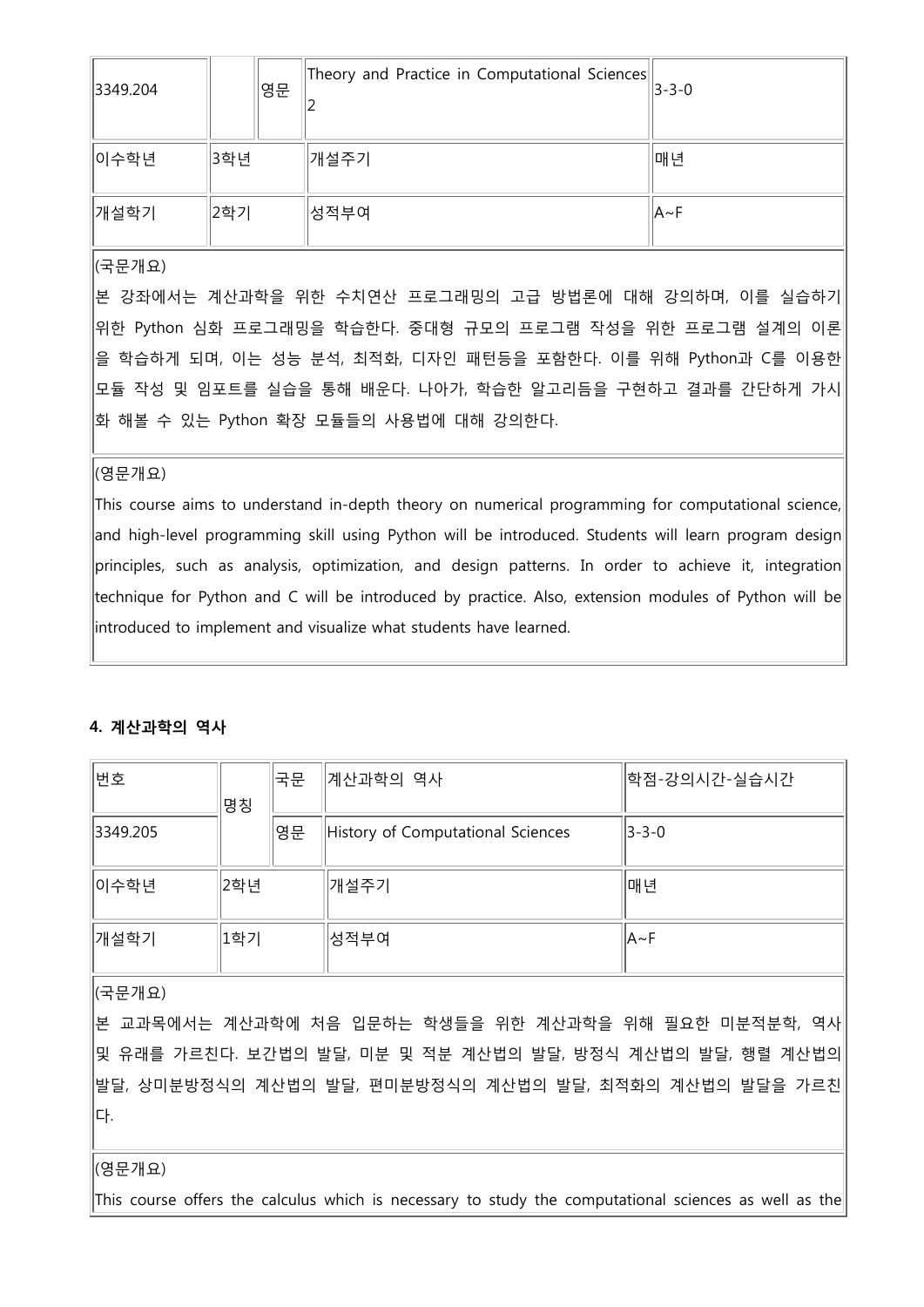origin and history for those whom has little experience in this area. Topics include Development of interpolation theory, Development of numerical differentiation and integration, Development of numerical methods for solving nonlinear equations, Development of numerical methods for linear systems, Development of numerical methods for ordinary differential equations, Development of numerical methods for partial differential equations and Development of numerical optimization.

### **5. 계산과학모델링 및 시뮬레이션**

| 변호       |     | 국문 | 계산과학모델링 및 시뮬레이션                                         | 학점-강의시간-실습시간  |
|----------|-----|----|---------------------------------------------------------|---------------|
| 3349.208 | 명칭  | 영문 | and Simulation in Computational<br>Modeling<br>Sciences | $ 3 - 3 - 0 $ |
| ∥이수학년    | 2학년 |    | 개설주기                                                    | 매년            |
| │개설학기    | 2학기 |    | 성적부여                                                    | $ A \sim F$   |

# (국문개요)

자연과학 및 공학 등 응용분야에서 제기되는 문제를 확률적 또는 결정론적 방법으로 설정, 분석, 프로그 래밍 하는 방법을 배운다.

(1) 산불의 확산 등의 문제에 대한 확률적 모사

(2) deterministic 방법을 이용한 물리, 지구과학, 천문, 분자동역학에서 일어나는 입자 모사, 연속체 모사 등을 논의한다.

## (영문개요)

An introduction to stochastic and deterministic methods used to simulate systems of interest in a variety of applications, with an emphasis on problem set-up and analysis and programming methods. Topics include

 $(1)$  Stochastic simulations with example of the spread of forest fires

 $(2)$  Deterministic methods for physical problems with examples from earth science, astronomical and molecular simulation and discussion of the simulation of continuous media.

## **6. 계산과학 모델과 데이터 1**

| 번호       | 명칭  | 국문 | 계산과학 모델과 데이터 1                          | 학점-강의시간-실습시간  |
|----------|-----|----|-----------------------------------------|---------------|
| 3349.206 |     | 영문 | Computational Science Models and Data 1 | $ 3 - 3 - 0 $ |
| 이수학년     | 2학년 |    | 개설주기                                    | 매년            |
| ∥개설학기    | 2학기 |    | 성적부여                                    | $A \sim F$    |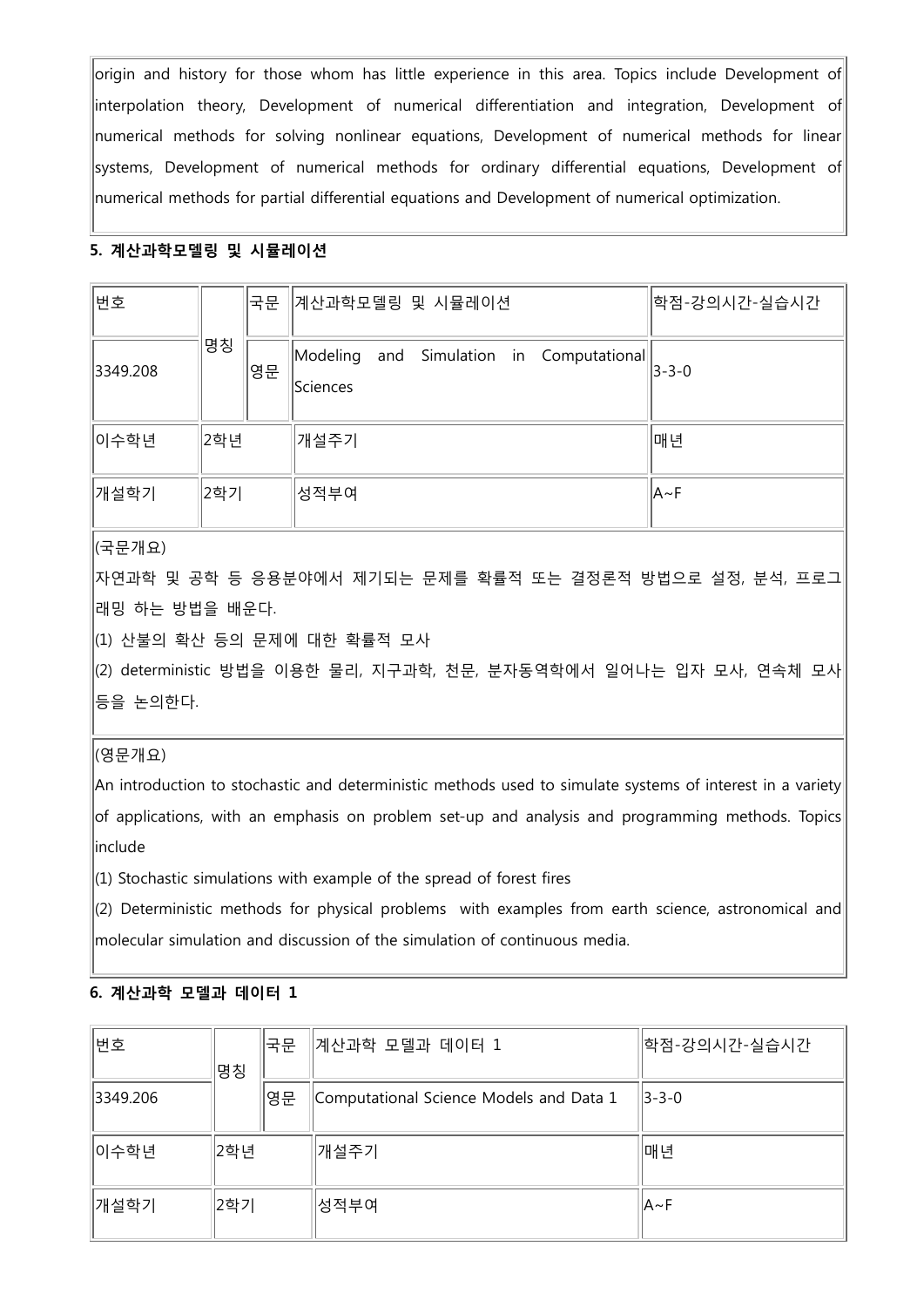방대한 관측 및 조사 데이터를 효과적으로 처리하는 계산과학 기법들은 자연과학, 공학 그리고 사회과 학에서까지 널리 응용되고 있다. 본 강의는 관측 및 조사 등을 통하여 획득한 데이터의 처리를 위한 이 론과 기법을 소개한다. 강의 내용은 (1) 최소제곱법(least-square method)등의 데이터 피팅(fitting), (2) 퓨 리에 변환(Fourier transform)등의 데이터 변환(transform), (3) 외-내삽법(interpolation and extrapolation) 등의 아키텍처(architecture), (4) 다차원조사(multidimensional search)등의 최적화(optimization), (5) 적합 한 데이터 추출을 위한 필터링(filtering) 및 (6) 예측(forecast)등의 시계열(time-series) 등의 이론과 방법 을 포함한다.

#### (영문개요)

This course offers the theories and methods for processing the massive data measured from natural sciences, engineering and social sciences. Topics include: (1) data fitting such as least-square method, (2) data transform such as Fourier transform, (3) architectures such as interpolation and extrapolation, (4) data optimization such as multidimensional search, (5) data filtering to find meaningful data and (6) time-series such as forecast.

### **7. 계산과학 모델과 데이터 2**

| 변호       | 명칭  | 국문 | ∥계산과학 모델과 데이터 2                         | 학점-강의시간-실습시간  |
|----------|-----|----|-----------------------------------------|---------------|
| 3349.305 |     | 영문 | Computational Science Models and Data 2 | $ 3 - 3 - 0 $ |
| ∥이수학년    | 3학년 |    | 개설주기                                    | 매년            |
| 개설학기     | 1학기 |    | 성적부여                                    | $ A \sim F$   |

### (국문개요)

(선수과목: 계산과학 모델과 데이터 1 혹은 강사의 동의) 관측 및 조사 데이터로부터 모델의 특성 계수 를 밝히는 역 문제(Inverse Problme)는 자연과학, 공학 및 사회과학에서 널리 활용된다. 본 교과목은 계 산과학 모델과 데이터 1을 통하여 학습한 계산과학 지식을 토대로 역 문제에 대한 이론과 기법을 소개 한다. 강의 내용은 (1) 역 문제의 정의, 활용 그리고 한계, (2) 컴퓨터의 등장과 함께 널리 쓰이는 몬테-카를로(Monte-Carlo)법을 비롯한 비결정적 해법 및 (3) 최소제곱법(least-square method)등을 활용한 선 형 및 비선형계의 역 문제 등을 포함한다.

### (영문개요)

Prerequisites: Computational Science Models and Data 1 or instructor's approval. This course offers the theories and methods of the inverse problems broadly utilized in natural sciences, engineering and social sciences. Topics include: (1) definition, application and limitation of the inverse problems, (2) indeterministic algorithms such as Monte-Carlo method broadly used since introduction of fast computers, and (3) inverse problems to solve linear and nonlinear systems by using the least square and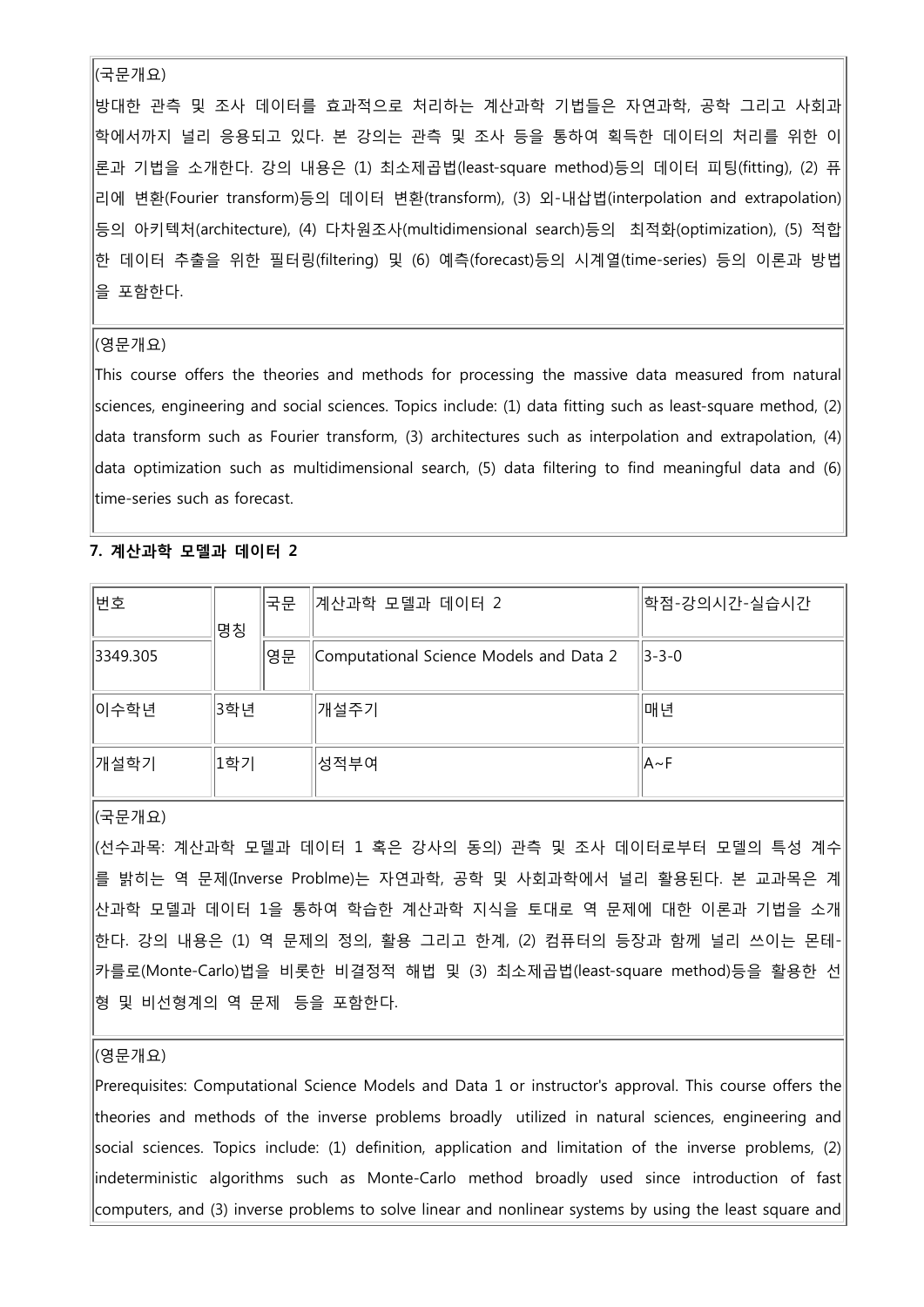others methods.

# **8. 과학적 가시화의 기초 및 실습**

| 번호       | 명칭  | 국문 | ∥과학적 가시화의 기초 및 실습                        | 학점-강의시간-실습시간  |
|----------|-----|----|------------------------------------------|---------------|
| 3349.308 |     | 영문 | Introduction to Scientific Visualization | $ 3 - 3 - 0 $ |
| ∥이수학년    | 3학년 |    | │개설주기                                    | 매년            |
| ∥개설학기    | 1학기 |    | 성적부여                                     | $ A \sim F$   |

(국문개요)

수치 시뮬레이션의 결과를 해석하고 이해하는데 있어서 과학적 가시화는 매우 중요한 방법론이다. 본 교과목에서는 이러한 과학적 가시화에 대해 이해하고 다양한 방법론들에 대해 학습한다. 계산과학의 수 치적 결과물들은 유동, 분포, 궤적, 이미지등의 다양한 형태로 나타나게 되는데, 이러한 데이터의 효과적 인 해석을 위해 다양한 가시화 기법들이 존재한다. 본 강의에서는 먼저 궤적과 같은 단순한 형태의 데 이터를 쉽게 표현하는 방법을 배우며, 다양한 형태의 출력물로 변환하는 법을 학습한다. 더불어 시간의 존적인 데이터의 애니메이션에 대한 방법도 소개한다. 나아가 체적 데이터로 나타나는 다차원 장 (field) 의 가시화 방법론들을 강의하며, 스칼라장, 벡터장, 부호거리장의 특성과 이에 적합한 표현 방법을 강의 한다. 또한 다양한 형태의 격자를 생성하고 이를 가시화하는 기법들을 다루며, 이를 2, 3차원으로 렌더링 하는 법을 배운다. 끝으로 이미지형태의 데이터에 대해서도 학습하며, 특히 LDR, HDR의 이미지 프로세 싱에 대해 배운다.

## (영문개요)

Examination of scientific visualization is a critical portion of the analysis and interpretation of numerical simulations. This course offers a wide variety of methods used for scientific visualization. Output data from the scientific computations appears in various kinds of formats including fluid flow, distribution, trajectory, and image. In order to understand and analyze these data effectively, numerous existing visualization techniques are used. In this course students will learn how to simply present data, and how to convert data into various kinds of formats. The topic also includes the techniques for animating time-dependent data set. In addition, this course will cover the methods for visualizing multi-dimension field data in order to learn characteristics and effective representations of scalar, vector, and signeddistance fields. The methods for generation and visualization of grids will also be covered. At last, introduction to image processing from the aspect of LDR and HDR will be given.

## **9. 계산사회과학**

| ∥⊭ ㅎ<br>ٮ<br>.<br>__ | $-4 + 1$<br>  내 시<br>$\sim$<br>O O | -<br>ᅩ<br>. .<br>– | . 과학<br>』계산<br>. YF OT | $\overline{\phantom{0}}$<br>히<br>省古<br>่∧≀∢<br>-----<br>□<br>-<br>∸ |
|----------------------|------------------------------------|--------------------|------------------------|---------------------------------------------------------------------|
|                      |                                    |                    |                        |                                                                     |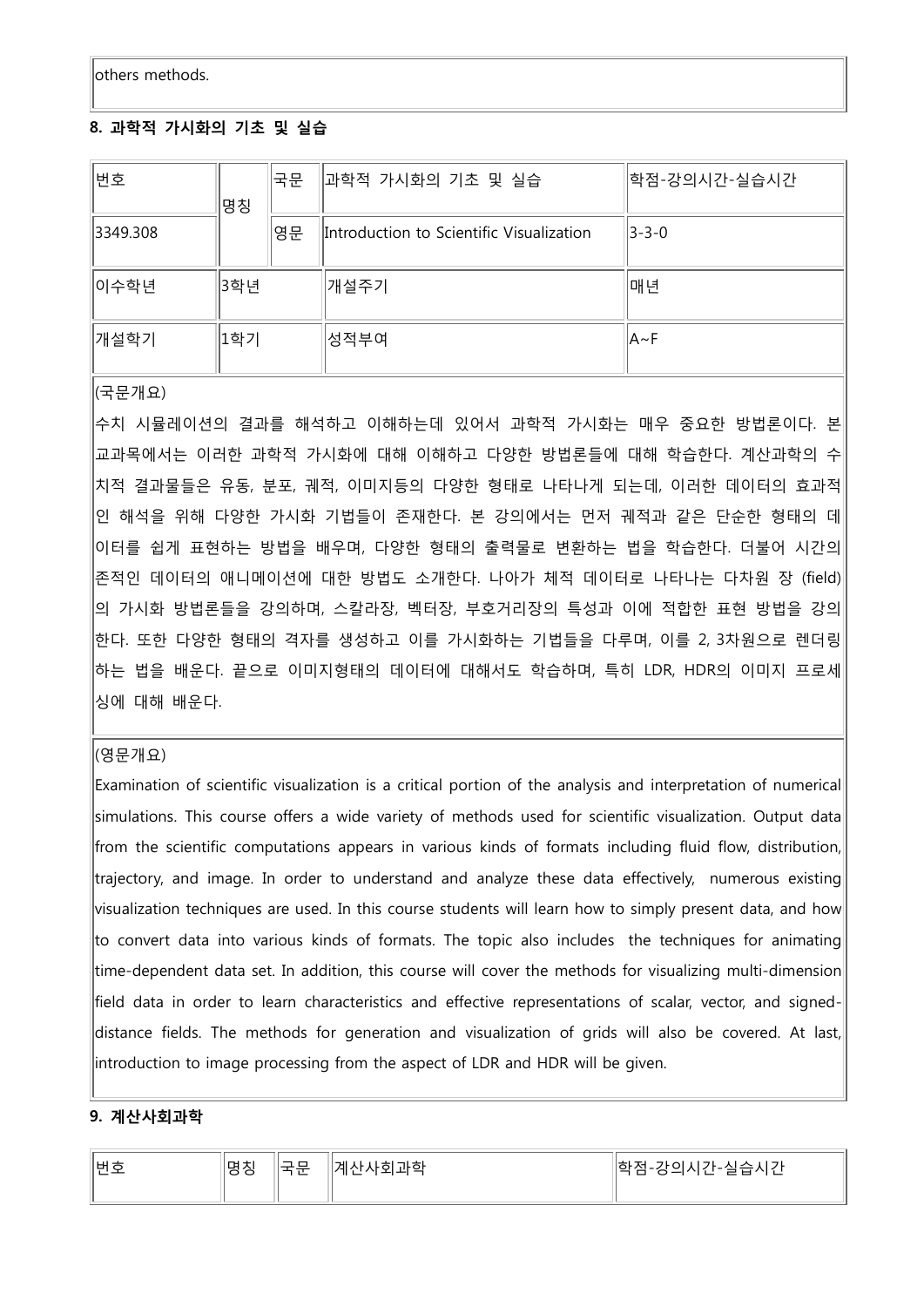| 3349.304 |      | 영문 | Computational Social Sciences | $  3-3-0$ |
|----------|------|----|-------------------------------|-----------|
| ∥이수학년    | 3학년  |    | │개설주기                         | 배년        |
| ∥개설학기    | ∥2학기 |    | ∥성적부여                         | ∣lA∼F     |

본 교과목에서는 사회, 심리, 인문, 경영, 정치, 언어학 등의 인문과학과 접목하한 계산과학의 응용분야를 다룬다. 주제로는 경제학 문제의 계산 모델 및 계산, 심리학 문제의 계산 모델 및 계산, 경영학 문제의 계산 모델 및 계산, 체육과학의 계산 모델 및 계산, 언어학의 계산 모델 및 계산, 사회학의 계산 모델 및 계산과 정치학의 계산 모델 및 계산 등을 다룬다.

### (영문개요)

This course offers the computational sciences applications in social sciences. Topics include modeling and computation in economics, psychology, management science, athletic and health sciences, linguistics, sociology and political sciences.

# **10. 계산과학 주제연구**

| 번호       | 명칭    | 국문 | ∥계산과학 주제연구                                 | 학점-강의시간-실습시간  |
|----------|-------|----|--------------------------------------------|---------------|
| 3349.401 |       | 영문 | Topical Research in Computational Sciences | $ 3 - 3 - 0 $ |
| ∥이수학년    | 4학년   |    | 개설주기                                       | │매년           |
| 개설학기     | 1,2학기 |    | 성적부여                                       | $ A \sim F$   |

(국문개요)

계산과학 주제연구에서는 최신 계산과학 이론 및 응용사례에 대한 선택적 주제를 다루며, 각 세미나 주 제에 대한 보고서를 작성토록 함

## (영문개요)

This course offers the topics arising in recent computational sciences and technology and applications. As a result, students should complete their reports for what they have done.

# **11. 응용 계산 과학**

| 번호                   | 명칭 | 국문 | ∥응용 계산 과학                      | <sup>  학점-강의시간-실습시간</sup> |
|----------------------|----|----|--------------------------------|---------------------------|
| $\parallel$ 3349.406 |    | 영문 | Applied Computational Sciences | $ 3 - 3 - 0 $             |